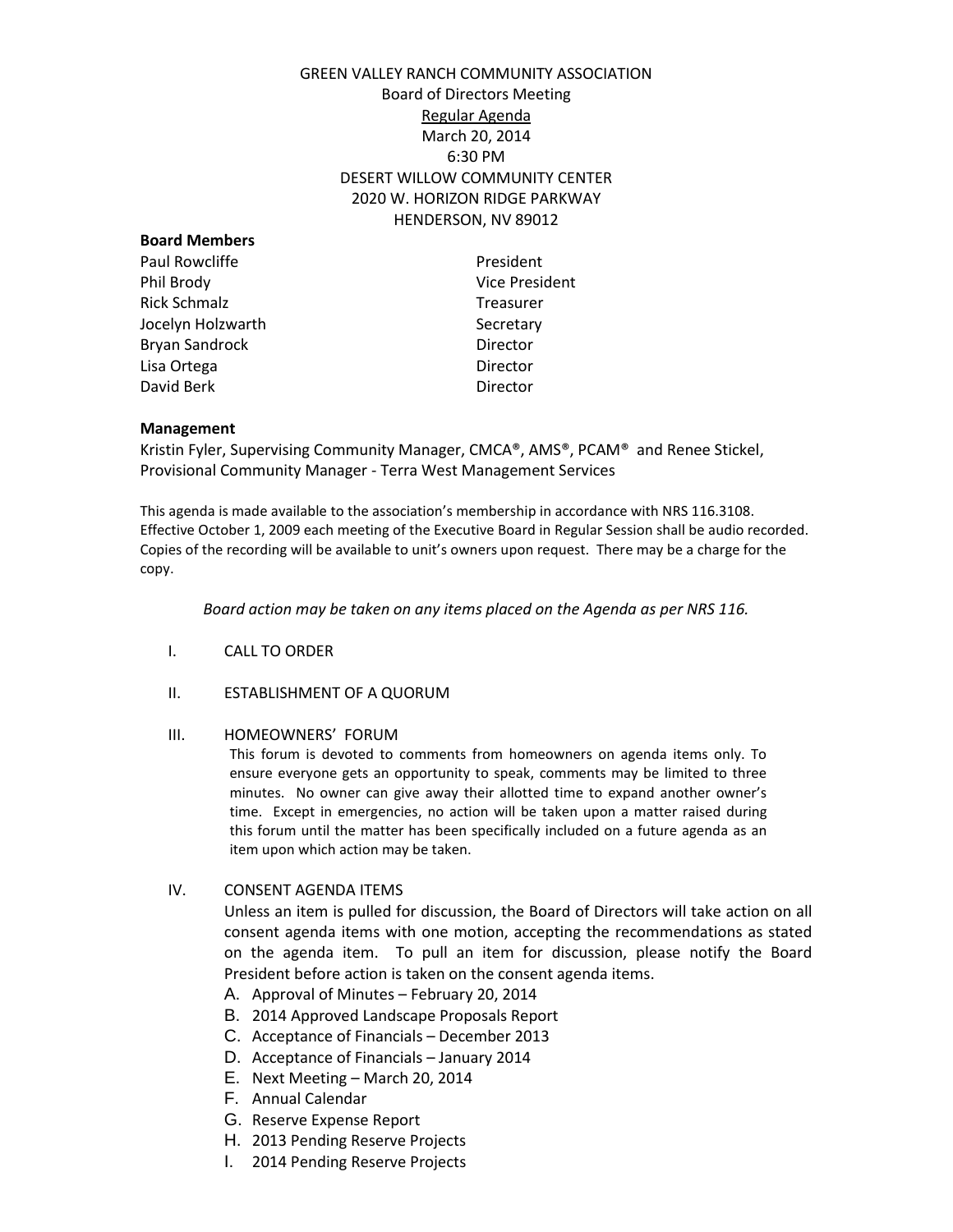- J. 2015 Reserve Projects
- K. Increase of the Fidelity Bond to \$3,000,000 for cost of \$450
- V. FINANCIAL REVIEW
	- A. Treasurers Report
- VI. UNFINISHED BUSINESS
	- A. Landscape Committee Charter Motion/Discuss/Review to approve the landscape charter
	- B. Finance Committee Charter– Motion/Discuss/Review to approve the finance committee charter
	- C. Park Proposals/Park repairs
		- 1. Remove and replace the sand at Cozy Hill Circle Park to comply with IPEMA – Motion/Discuss/Review to approve the removal of the sand and the installation of padding – Reserve CID 1302.1703
			- a. Park Pro \$28,430/\$38,168
			- b. Creative Play no bid
			- c. Evans Play \$18,197.60
			- d. Tot Turf \$17,406.08
			- e. Intertex \$26,248/\$40,433.00
		- 2. Replace the playground equipment and padding at Friendship Park-Motion/Discuss/Review to postpone pending playground equipment choose – Reserve CID 1301.1305 and 1302.1306
	- D. Painting of the red curbs Motion/Discuss/Review to approve painting of red curbs
		- 1. Bob Fix It \$0.40 per linear ft.
		- 2. Intertex \$0.85 per linear ft.
		- 3. MK House < 1,000 is \$1.00 linear ft.

1000-2000 is \$0.92 linear ft.

- >2,000 is \$0.88 linear ft.
- E. Golf Cart Motion/Discuss/Review the possibility of purchasing a used golf cart
- F. Election/Transition to new Board Legal Opinion Motion/Discuss/Review on the Election opinions, date and time
- G. Seeking a firm to survey residents on various topics such as Community Events, Committee Participation, Preferred Communication Channels, Resident Satisfaction, Resident Priorities, etc. – Motion/Discuss/Review the approval of seeking a firm for survey
- H. Replace the BBQ in the parks Motion/Discuss/Review to approve the replacement of the BBQ in the parks – Reserve CID 1307.1310, 1307.1406, 1307.1706
	- 1. Bob Fit It \$228.18 each
	- 2. Intertex \$686.25 each
	- 3. MK House \$767.20 each
	- 4. Nigro \$1,310.40 each
- I. Night Inspection Motion/Discuss/Motion to possibility changing companies
- J. Painting of mailboxes Motion/Discuss/Motion to get bids or have handyman paint the mailboxes
- K. Fence Painting Only from Green Valley Parkway to Coronado Center Motion/Discuss/ Review to open sealed bids and possibility approve the painting of the fence
- L. May  $17<sup>th</sup>$  2014 Breakfast Motion/Discuss/Review the approval of the breakfast and cost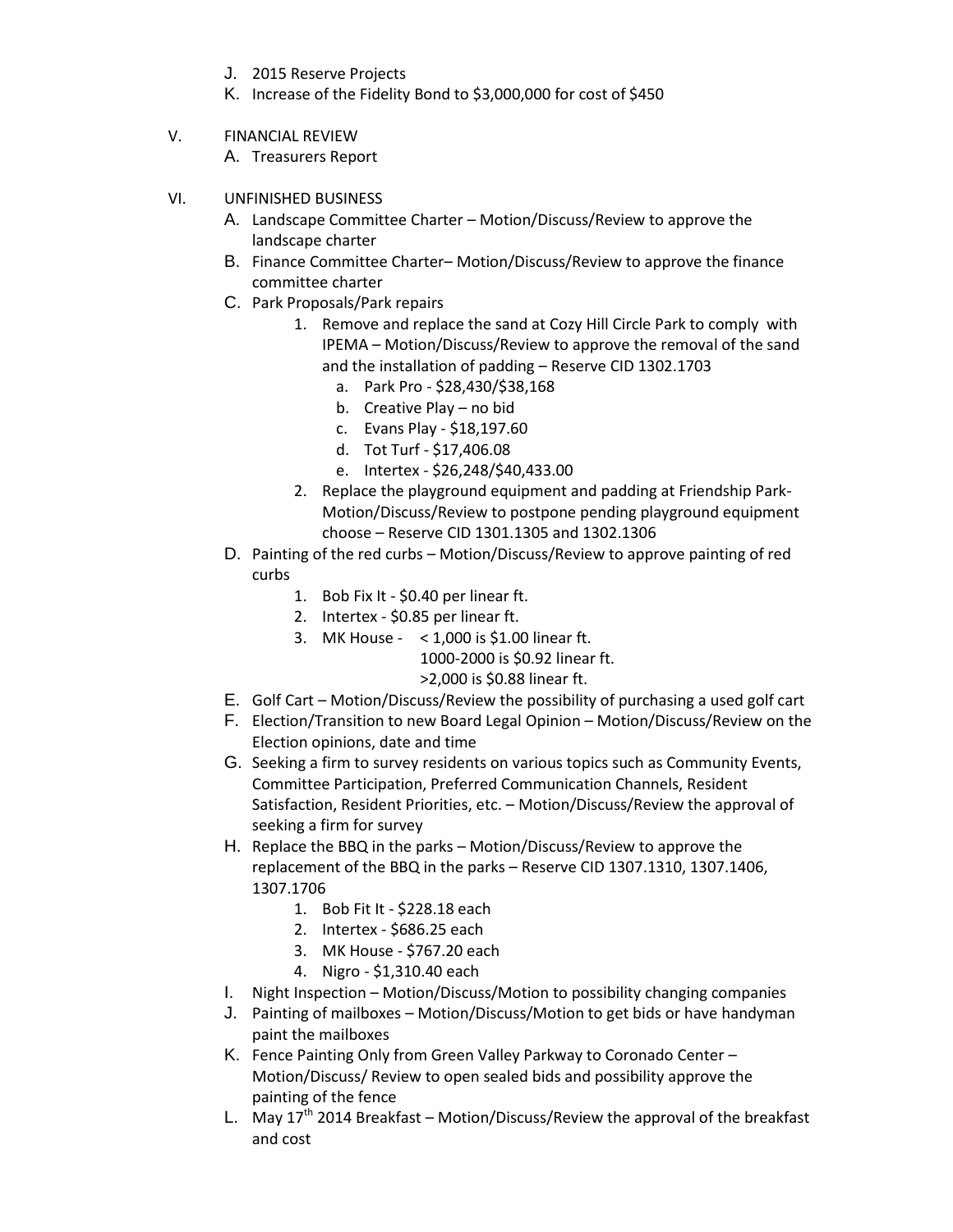- M. Elimination of Statement under certain reasons Motion/Discuss/Motion to approval of the elimination of statements for zero balance, credit balances and ACH homeowners
- N. 2013 Community Manager Compensation and Salary Survey Motion/Discuss/Review the approval of purchase of the book of 2013 Community Manager Compensation and Salary Survey
- O. Sidewalk Map and Landscape Map in pdf format Motion/Discuss/Review to approve the spending of money to have a company put both maps into pdf format
- P. Action Plan for review of existing Management duties, design of comprehensive Management Contract RFP, release Management Contract RFP, and selection of Management Vendor – Motion/Discuss/Review
- Q. Landscape Committee members Motion/Discuss/Review to appoint and/or remove members Landscape Committee
- R. AdHoc Finance Committee members Motion/Discuss/Review to appoint and/or remove members AdHoc Finance Committee
- S. MK House/Project 11699/Column Stabilization Motion/Discuss/Review the engineer report and approve to continue with the repair

## VII. NEW BUSINESS

- A. Habitat for Humanity Motion/Discuss/Review for approval for Habitat for Humanity to use part of the trail upon receipt of a signed liability release agreement drafted by legal counsel
- B. Repair and Painting Phase 1 (Reserve Study Item) Motion/Discuss/Review the opening of sealed bids and possible approval of repair and painting of Phase 1
- C. Paint the gazebo at Scarlet Sunset (Reserve Study Item) Motion/Discuss/Review the opening of sealed bids and possible approval of painting of the gazebo
- D. Playground safety padding repair and reseal (Reserve Study Item) Motion/Discuss/Review the opening of sealed bids and possible approval of repair and reseal of the safety padding
- E. Sidewalk inspections Motion/Discuss/Review the opening of sealed bids and possible approval of inspection of sidewalks
- F. Sidewalk Repairs Motion/Discuss/Review the opening of sealed bids and possible approval of maintenance to the Association's sidewalk
- G. Playground equipment Inspection Motion/Discuss/Review the opening of sealed bids and possible approval of monthly/quarterly inspections of the playground equipment
- H. Landscape Consultant Motion/Discuss/Review the postpone opening of sealed bids and possible approval of Landscape Consultant – Assessment
- I. RFP for Amargosa Trail from Coronado Center to Green Valley Parkway including the southwest corner of Cozy Hill – Motion/Discuss/Review to postpone approve the RFP for the Amargosa Trail from Coronado Center to Green Valley Parkway including the southwest corner of Cozy Hill
- J. Current approved Landscape Proposals- Motion/Discuss/Review action on the prior three approved landscape proposals from February 20, 2014
- K. Repair sidewalks at Scarlet Sunset Park Motion/Discuss/Review the opening of sealed bids and possible approval of repairing sidewalks at Scarlet Sunset Park
- L. Acknowledgement on Fidelity accounts Motion/Discuss/Review the approval of the acknowledgement for new appointed, resigned, newly elected, etc. members of the Board on the Fidelity accounts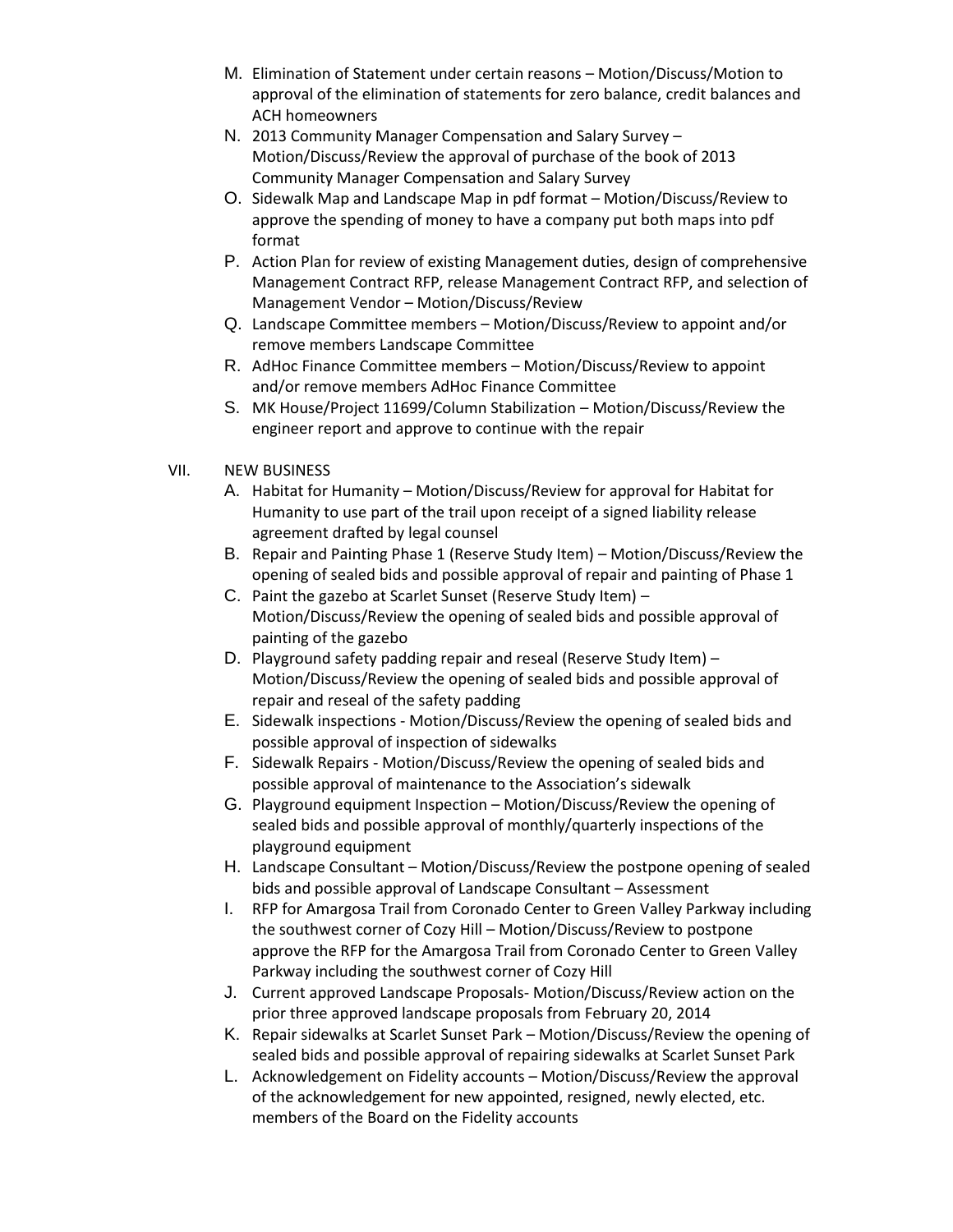- M. Process to add and remove officers on the Fidelity accounts Motion/Discuss/Review the process to add and remove officers on the Fidelity accounts
- N. Trail light restriction method Motion/Discuss/Review of the trail light restriction method
- O. Architectural Committee and related Landscape Committee Motion/Discuss/Review the approval of landscaping projects go through architectural committee
- P. Architectural Review Committee and Water Use Sub Committee Charter Motion/Discuss/Review the approval of the Architectural Review Committee and Water Use Sub Committee Charter
- Q. New Income/expense report Motion/Discuss/Review to correct formatting of Income Statement available on TW Portal and Income Statement presented to Board and Homeowners so that it matches the formatting of the budget ratified by the homeowners
- R. Board Packets for Board– Motion/Discuss/Review to authorize management to load historical, current and future Regular Session and Executive Session Board packets to the TW Management Portal within the "Board Member Only" file folder
- S. Board Packets Motion/Discuss/Review to authorize management to load historical, current and future Regular Session Board packets to the TW Management Portal for public view by homeowners and/or other authorized entities
- T. Policy regarding Operating Funding Motion/Discuss/Review to modify the GVRCA BOD Policy Regarding Funding of the Operating Account as shown in the attached current policy with noted modifications.
- U. Semi-Monthly meetings Motion/Discuss/Review to adjust Board of Director's regular meeting schedule to a semi-monthly format effective immediately; future regular meetings to be held on the  $1<sup>st</sup>$  and  $3<sup>rd</sup>$  Thursday of each month starting at 6:30pm until further notice
- V. Timing of financials Motion/Discuss/Review to speed up the timing of financials
- W. Reimbursement of Doggie-Pot bag Motion/Discuss/Review to make a demand for reimbursement from Jaramillo for all expenses related to Doggie-Pot bags since contract inception with payment in-full expected by 3-31-2014
- X. Newsletter Motion/Discuss/Review homeowner cost saving idea to combine Election and Jan/Feb editions and authorization to have a mock proof of this idea created and presented to the Board
- Y. Increase of Fidelity bond from \$3,000,000 to \$4,000,000 Motion/Discuss/Review to approve the increase of the fidelity bond from \$3,000,000 to \$4,000,000 in the cost of \$400
- VIII. INFORMATIONAL/UPDATES
	- A. Update of electrical engineer on Motion/Discuss/Review to approve site plan to bid out electrical work
		- 1. installing lighting on the trail across from Friendship Park
		- 2. Repairing the lighting at the rest stops, palms and trails south side of Paseo Verde
	- B. Asphalting the trail across from Friendship Park Update
	- C. Repair, Painting and Numbering of light poles Updates
	- D. Workshop for Landscape and Management Contract
- IX. COMMITTEE REPORTS